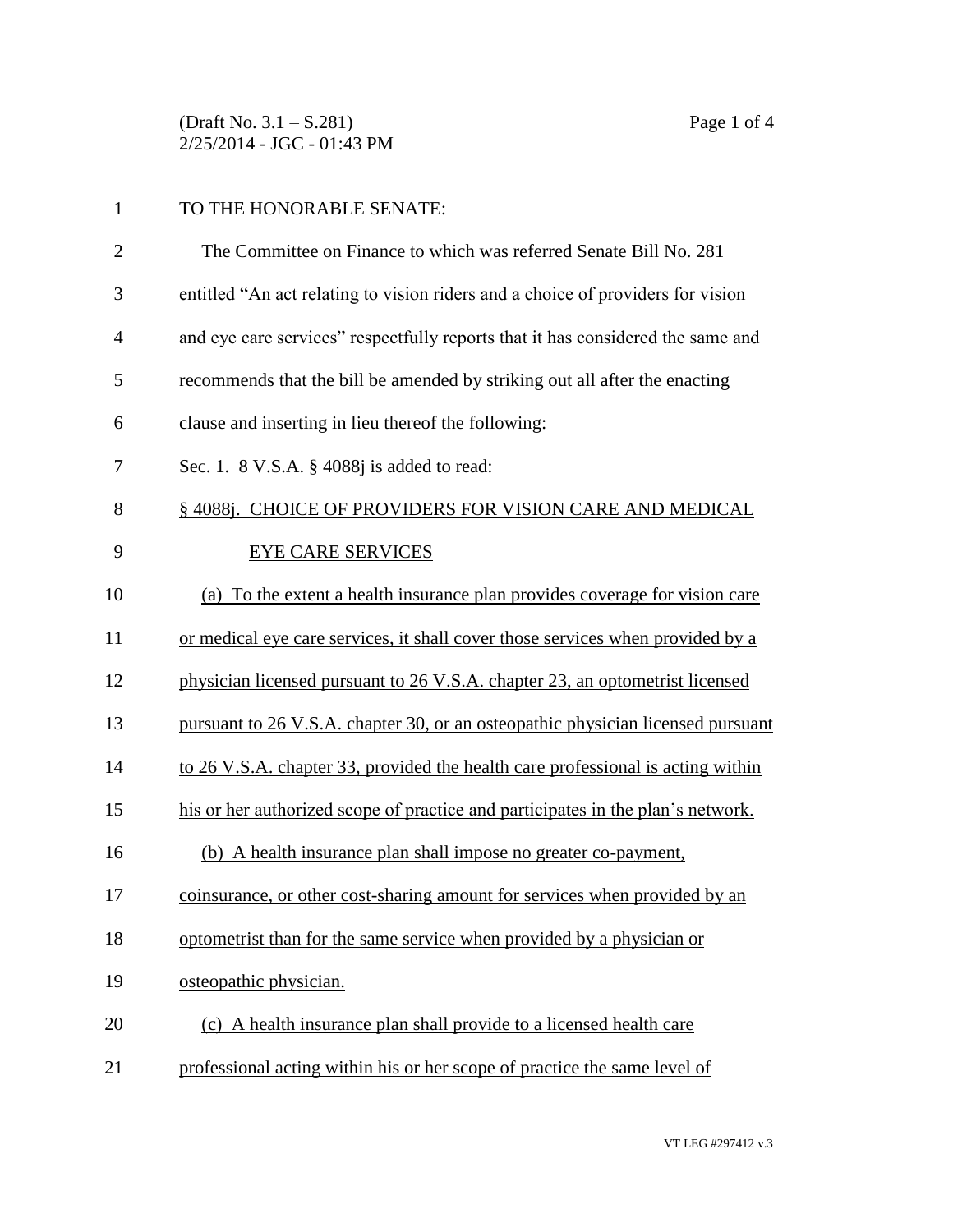## (Draft No. 3.1 – S.281) Page 2 of 4 2/25/2014 - JGC - 01:43 PM

| $\mathbf{1}$   | reimbursement or other compensation for providing vision care and medical         |
|----------------|-----------------------------------------------------------------------------------|
| $\overline{2}$ | eye care services that are within the lawful scope of practice of the professions |
| 3              | of medicine, optometry, and osteopathy, regardless of whether the health care     |
| 4              | professional is a physician, optometrist, or osteopathic physician.               |
| 5              | $(d)(1)$ A health insurer shall permit a licensed optometrist to participate in   |
| 6              | plans or contracts providing for vision care or medical eye care to the same      |
| 7              | extent as it does a licensed physician or osteopathic physician.                  |
| 8              | (2) A health insurer shall not require a licensed optometrist to provide          |
| 9              | discounted materials benefits or to participate as a provider in another medical  |
| 10             | or vision care plan or contract as a condition or requirement for the             |
| 11             | optometrist's participation as a provider in any medical or vision care plan or   |
| 12             | contract.                                                                         |
| 13             | $(e)(1)$ An agreement between a health insurer or an entity that writes vision    |
| 14             | insurance and an optometrist or ophthalmologist for the provision of vision       |
| 15             | services to plan members or subscribers in connection with coverage under a       |
| 16             | stand-alone vision plan or other health insurance plan shall not require that an  |
| 17             | optometrist or ophthalmologist provide services or materials at a fee limited or  |
| 18             | set by the plan or insurer unless the services or materials are reimbursed as     |
| 19             | covered services under the contract.                                              |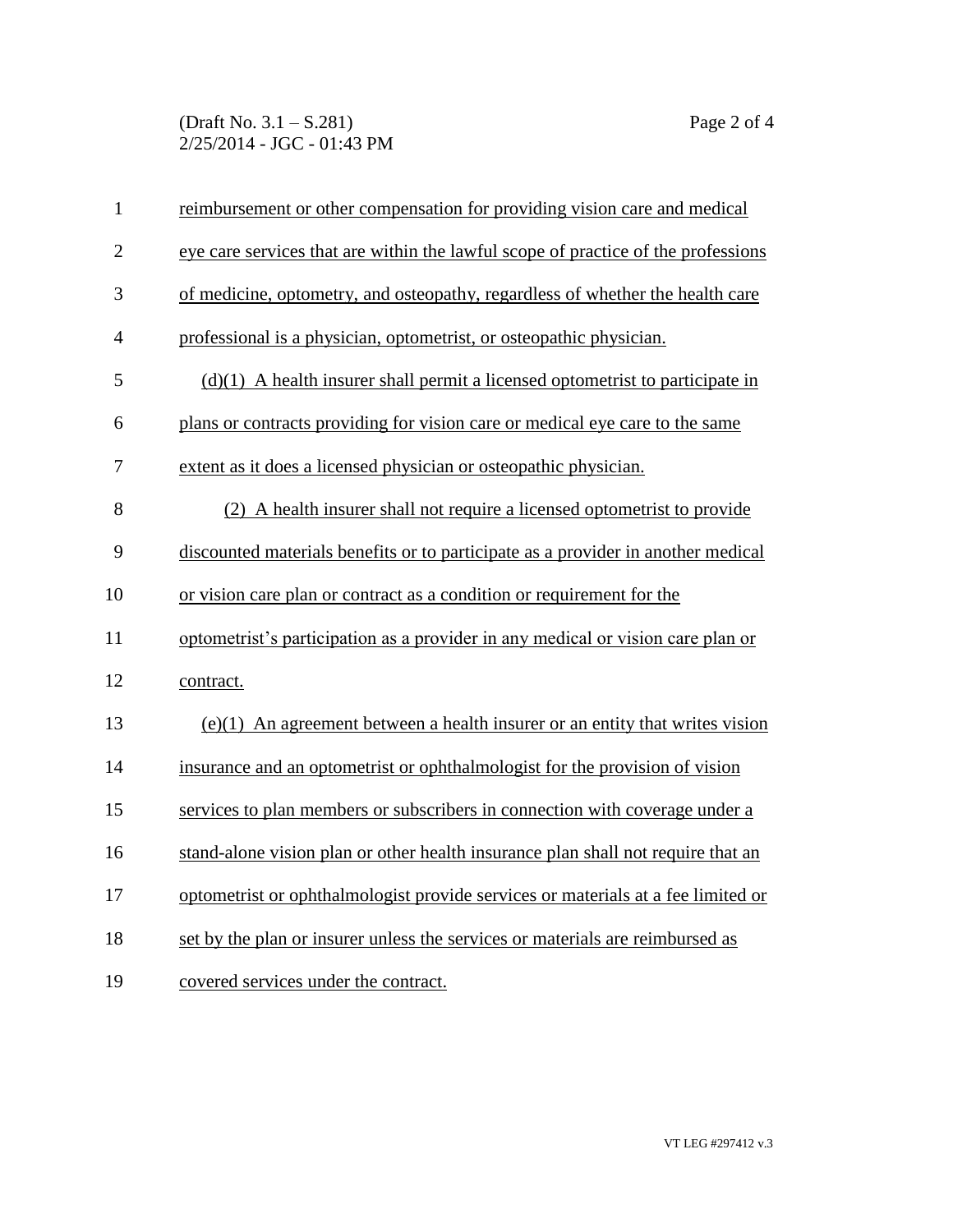(Draft No. 3.1 – S.281) Page 3 of 4 2/25/2014 - JGC - 01:43 PM

| $\mathbf{1}$   | (2) An optometrist or ophthalmologist shall not charge more for services         |
|----------------|----------------------------------------------------------------------------------|
| $\overline{2}$ | and materials that are noncovered services under a vision plan than his or her   |
| 3              | usual and customary rate for those services and materials.                       |
| $\overline{4}$ | (3) Reimbursement paid by a vision plan for covered services and                 |
| 5              | materials shall be reasonable and shall not provide nominal reimbursement in     |
| 6              | order to claim that services and materials are covered services.                 |
| 7              | (f) As used in this section:                                                     |
| 8              | (1) "Contractual discount" means a percentage reduction from an                  |
| 9              | optometrist's or ophthalmologist's usual and customary rate for covered          |
| 10             | services and materials required under a participating provider agreement.        |
| 11             | (2) "Covered services" means services and materials for which                    |
| 12             | reimbursement from a vision plan or other health insurance plan is provided by   |
| 13             | a member's or subscriber's plan contract, or for which a reimbursement would     |
| 14             | be available but for the application of the member's or subscriber's contractual |
| 15             | limitations of deductibles, co-payments, or coinsurance.                         |
| 16             | (3) "Health insurance plan" means any health insurance policy or health          |
| 17             | benefit plan offered by a health insurer or a subcontractor of a health insurer, |
| 18             | as well as Medicaid and any other public health care assistance program          |
| 19             | offered or administered by the State or by any subdivision or instrumentality of |
| 20             | the State. The term includes vision plans but does not include policies or plans |
| 21             | providing coverage for a specified disease or other limited benefit coverage.    |